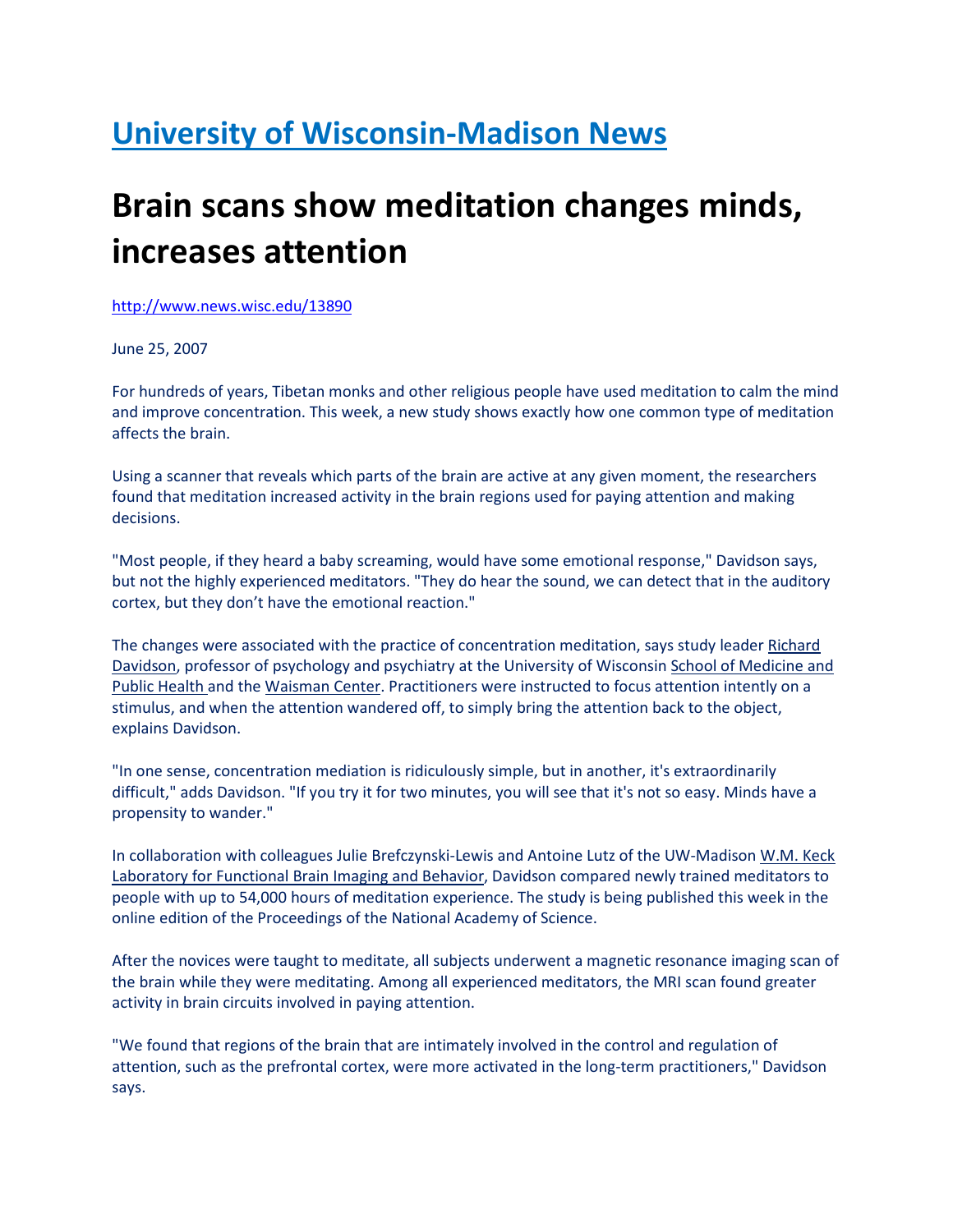A different picture emerged, however, from looking only at the most experienced meditators with at least 40,000 hours of experience. "There was a brief increase in activity as they start meditating, and then it came down to baseline, as if they were able to concentrate in an effortless way," says Davidson.

Effortless concentration is described in classic meditation texts, adds Davidson. "And we think this may be a neural reflection of that. These results illustrate one mechanism by which meditation may act in the brain."

While the subjects meditated inside the MRI, the researchers periodically blasted them with disturbing noises. Among the experienced meditators, the noise had less effect on the brain areas involved in emotion and decision-making than among novice meditators. Among meditators with more than 40,000 hours of lifetime practice, these areas were hardly affected at all.

"Most people, if they heard a baby screaming, would have some emotional response," Davidson says, but not the highly experienced meditators. "They do hear the sound, we can detect that in the auditory cortex, but they don't have the emotional reaction."

As Davidson notes, any comparison of average middle-aged Americans to people who have meditated daily for decades must try to associate the differences with meditation, and not lifestyle factors such as isolation or religious faith.

"This was a highly unusual group of people. Two-thirds of the experienced meditators were Tibetan monks, recruited with the help of the Dalai Lama, and they all had an extremely long history of formal practice."

For 15 years, Davidson has had a scientific relationship with the Dalai Lama, spiritual leader of Tibetan Buddhists, to investigate the effects of meditation.

Still, the correlation between more meditation experience and greater brain changes does suggest that the changes were caused by meditation.

"If it were simply lifestyle, we would not expect a very strong correlation with hours of practice," Davidson says.

Other evidence for the neurological benefits of meditation came from a study Davidson reported in May, which showed that three months of meditation training improved the ability to detect a brief visual signal that most people cannot detect. "That was a more definitive kind of evidence, because we were able to track the same people over time," he says.

Psychologists have long considered an adult's capacity to pay attention as relatively fixed, but Davidson says: "Attention can be trained, and in a way that is not fundamentally different than how physical exercise changes the body."

The attention circuits affected by meditation are also involved in attention deficit hyperactivity disorder, which Davidson describes as the most prevalent psychiatric diagnosis among children in our country.